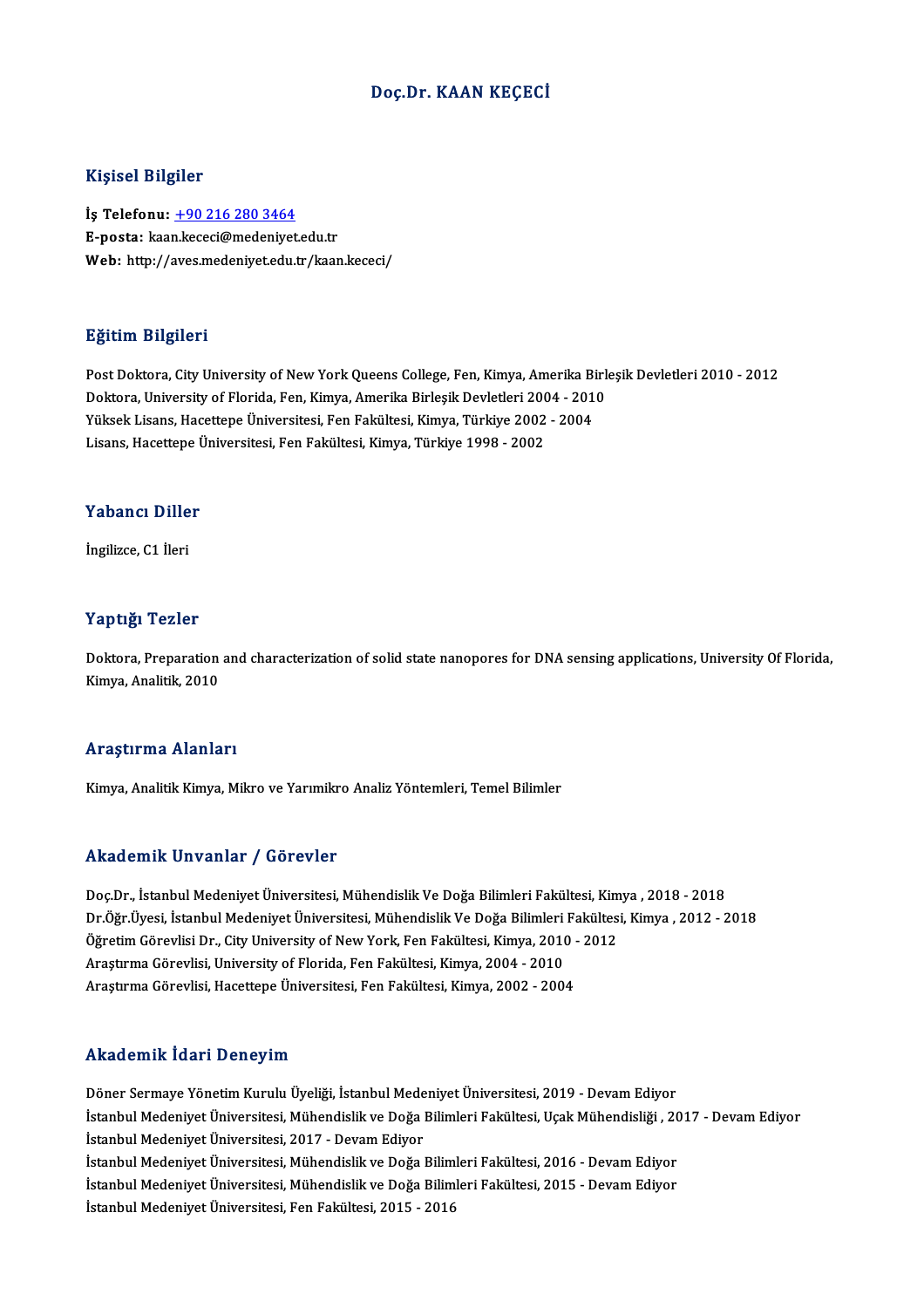İstanbul Medeniyet Üniversitesi, Kimya Bölümü, 2013 - 2016 İstanbul Medeniyet Üniversitesi, Kimya Bölümü, 2013 - 2016<br>İstanbul Medeniyet Üniversitesi, Havacılık ve Uzay Bilimleri Fakültesi, 2012 - 2016<br>İstanbul Medeniyet Üniversitesi, Havacılık Ve Uzay Bilimleri Fakültesi, Meteoro İstanbul Medeniyet Üniversitesi, Kimya Bölümü, 2013 - 2016<br>İstanbul Medeniyet Üniversitesi, Havacılık ve Uzay Bilimleri Fakültesi, 2012 - 2016<br>İstanbul Medeniyet Üniversitesi, Havacılık Ve Uzay Bilimleri Fakültesi-Meteorol İstanbul Medeniyet Üniversitesi, Havacılık ve Uzay Bilimleri Fakültesi,<br>İstanbul Medeniyet Üniversitesi, Havacılık Ve Uzay Bilimleri Fakültesi-<br>İstanbul Medeniyet Üniversitesi, Fen Bilimleri Enstitüsü, 2012 - 2015<br>İstanbul İstanbul Medeniyet Üniversitesi, Havacılık Ve Uzay Bilimleri F<br>İstanbul Medeniyet Üniversitesi, Fen Bilimleri Enstitüsü, 2012<br>İstanbul Medeniyet Üniversitesi, Yabancı Diller, 2012 - 2015 İstanbul Medeniyet Üniversitesi, Yabancı Diller, 2012 - 2015<br>Verdiği Dersler

Verdiği Dersler<br>Nano-biosensörler, Yüksek Lisans, 2015 - 2016<br>Cenel Kimua Lisans, 2016 - 2017 vor dryf Dorbron<br>Nano-biosensörler, Yüksek Lisans<br>Genel Kimya, Lisans, 2016 - 2017<br>Conoral Chemistry, Lisans, 2016 Genel Kimya, Lisans, 2016 - 2017<br>General Chemistry, Lisans, 2016 - 2017 Genel Kimya, Lisans, 2016 - 2017<br>General Chemistry, Lisans, 2016 - 2017<br>General Chemistry Lab I, Lisans, 2015 - 2016<br>Ceneral Chemistry, II, Lisans, 2012 - 2012, 201 General Chemistry, Lisans, 2016 - 2017<br>General Chemistry Lab I, Lisans, 2015 - 2016<br>General Chemistry II, Lisans, 2012 - 2013, 2015 - 2016<br>Pesis Chemistry, Lisans, 2012 - 2014 General Chemistry Lab I, Lisans, 2015<br>General Chemistry II, Lisans, 2012 - 2<br>Basic Chemistry, Lisans, 2013 - 2014<br>Conaral Chemistry I, Lisans, 2012 - 20 General Chemistry II, Lisans, 2012 - 2013<br>Basic Chemistry, Lisans, 2013 - 2014<br>General Chemistry I, Lisans, 2013 - 2014<br>Canaral Chemistry II, Lisans, 2013 - 2014 Basic Chemistry, Lisans, 2013 - 2014<br>General Chemistry I, Lisans, 2013 - 2014<br>General Chemistry II, Lisans, 2013 - 2014 General Chemistry I, Lisans, 2013 - 2014<br>General Chemistry II, Lisans, 2013 - 2014<br>Introduction to Organic Chemistry and Macromolecules, Lisans, 2013 - 2014<br>Introduction to Organic Chemistry and Macromolecules, Lisans, 201 General Chemistry II, Lisans, 2013 - 2014<br>Introduction to Organic Chemistry and Macromolecules, Lisans, 2013 - 2014<br>Introduction to Organic Chemistry and Macromolecules, Lisans, 2012 - 2013<br>Canaral Chemistry I, Lisans, 201 Introduction to Organic Chemistry and M:<br>Introduction to Organic Chemistry and M:<br>General Chemistry I, Lisans, 2012 - 2013 General Chemistry I, Lisans, 2012 - 2013<br>Jüri Üyelikleri

Jüri Üyelikleri<br>Tez Savunma (Yüksek Lisans), Yüksek Lisans Tez Savunması, Yeditepe Üniversitesi, Ağustos, 2013<br>Tez Savunma (Yüksek Lisans), Yüksek Lisans Jürisi, Yeditane Üniversitesi, Haziran, 2012 Jarr Oyommorr<br>Tez Savunma (Yüksek Lisans), Yüksek Lisans Tez Savunması, Yeditepe Üniversitesi, Ağust<br>Tez Savunma (Yüksek Lisans), Yüksek Lisans Jürisi, Yeditepe Üniversitesi, Haziran, 2013<br>Tez Savunma (Vülsek Lisans), Tez Tez Savunma (Yüksek Lisans), Yüksek Lisans Jürisi, Yeditepe Üniversitesi, Haziran, 2013<br>Tez Savunma (Yüksek Lisans), Tez Savunma Jurisi, Yeditepe Üniversitesi, Mayıs, 2013

### SCI, SSCI ve AHCI İndekslerine Giren Dergilerde Yayınlanan Makaleler

CI, SSCI ve AHCI İndekslerine Giren Dergilerde Yayınlanan Makaleler<br>I. Review-Nanopipette Applications as Sensors, Electrodes, and Probes: A Study on Recent<br>Revelemments BBB1 ve IIII<br>Review-Nanop<br>Developments<br>*VECEC*LY DINLI Review-Nanopipette Applic:<br>Developments<br>KEÇECİ K., DİNLER A., KAYA D.<br>JOUPMAL OF THE FLECTPOCH! Developments<br>KEÇECİ K., DİNLER A., KAYA D.<br>JOURNAL OF THE ELECTROCHEMICAL SOCIETY, cilt.169, sa.2, 2022 (SCI İndekslerine Giren Dergi)<br>Posistive pulse Sonsing of DNA with a Bolymeris Naponere Sonsor and Characterizatio KEÇECİ K., DİNLER A., KAYA D.<br>JOURNAL OF THE ELECTROCHEMICAL SOCIETY, cilt.169, sa.2, 2022 (SCI İndekslerine Giren Dergi)<br>II. Resistive-pulse Sensing of DNA with a Polymeric Nanopore Sensor and Characterization of DNA<br>Tran JOURNAL OF TH<br>Resistive-pulse<br>Translocation<br>PECECLE FAVA KEÇECİ K., KAYA D., Martin C. R. CHEMNANOMAT, 2021 (SCI İndekslerine Giren Dergi) KEÇECİ K., KAYA D., Martin C. R.<br>CHEMNANOMAT, 2021 (SCI İndekslerine Giren Dergi)<br>III. Role of Nanopore Geometry in Particle Resolution by Resistive-Pulse Sensing<br>Vilmar D. KAYA D. KECECİ K. DİNLER A Yilmaz D., KAYA D., KEÇECİ K., DİNLER A.<br>CHEMISTRYSELECT. cilt.6. sa.1. ss.59-67. 2021 (SCI İndekslerine Giren Dergi) Role of Nanopore Geometry in Particle Resolution by Resistive-Pulse<br>Yilmaz D., KAYA D., KEÇECİ K., DİNLER A.<br>CHEMISTRYSELECT, cilt.6, sa.1, ss.59-67, 2021 (SCI İndekslerine Giren Dergi)<br>Investigating the Effect of Charged Yilmaz D., KAYA D., KEÇECİ K., DİNLER A.<br>CHEMISTRYSELECT, cilt.6, sa.1, ss.59-67, 2021 (SCI İndekslerine Giren Dergi)<br>IV. Investigating the Effect of Charged Components on Translocation of DNA Molecules in Track-Etched<br>Nan Nanopores<br>DINLER A., KECECI K., KAYA D., Yilmaz D. Investigating the Effect of Charged C<br>Nanopores<br>DİNLER A., KEÇECİ K., KAYA D., Yilmaz D.<br>IEEE SENSOPS JOUPNAL .cilt 20, 22, 25, 4 IEEESENSORS JOURNAL, cilt.20, sa.8, ss.4041-4046,2020 (SCI İndekslerineGirenDergi) DINLER A., KEÇECI K., KAYA D., Yilmaz D.<br>IEEE SENSORS JOURNAL, cilt.20, sa.8, ss.4041-4046, 2020 (SCI Indekslerine Giren Dergi)<br>V. Review-Track-Etched Nanoporous Polymer Membranes as Sensors: A Review<br>KAYA D. KECECI K. **IEEE SENSORS JOUF<br>Review-Track-Etc<br>KAYA D., KEÇECİ K.<br>JOUPNAL OF THE E** KAYA D., KEÇECİ K.<br>JOURNAL OF THE ELECTROCHEMICAL SOCIETY, cilt.167, sa.3, 2020 (SCI İndekslerine Giren Dergi) KAYA D., KEÇECİ K.<br>JOURNAL OF THE ELECTROCHEMICAL SOCIETY, cilt.167, sa.3, 2020 (SCI İndekslerine<br>VI. Preparation of nanopores and their application for the detection of metals<br>KAYA D. KECECİ K. JOURNAL OF THE E<br>Preparation of n:<br>KAYA D., KEÇECİ K.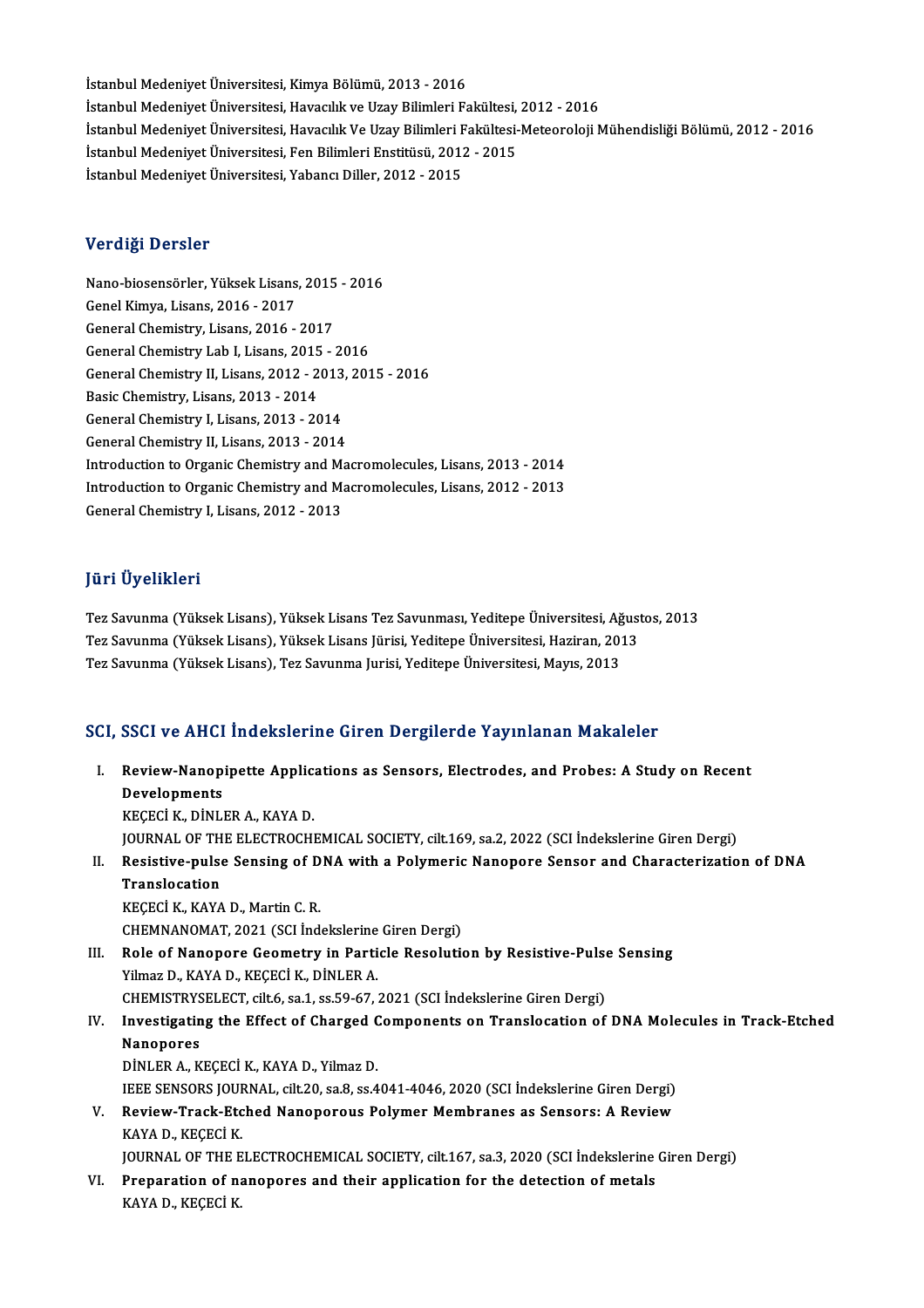BULGARIAN CHEMICAL COMMUNICATIONS, cilt.49, ss.37-42, 2017 (SCI İndekslerine Giren Dergi)<br>Effect of Para Coometry on Posistive Pulse Sansing of DNA Heing Track Etchod PET Ne BULGARIAN CHEMICAL COMMUNICATIONS, cilt.49, ss.37-42, 2017 (SCI İndekslerine Giren Dergi)<br>VII. Effect of Pore Geometry on Resistive-Pulse Sensing of DNA Using Track-Etched PET Nanopore<br>Membrane BULGARIAN<br>Effect of Po<br>Membrane<br>Kaya Da D<sup>in</sup> Effect of Pore Geometry on Resist<br>Membrane<br>Kaya D., DİNLER A., SAN N., KEÇECİ K.<br>ELECTROCUIMICA ACTA .sil: 202. ss.1. Membrane<br>Kaya D., DİNLER A., SAN N., KEÇECİ K.<br>ELECTROCHIMICA ACTA, cilt.202, ss.157-165, 2016 (SCI İndekslerine Giren Dergi) Kaya D., DİNLER A., SAN N., KEÇECİ K.<br>ELECTROCHIMICA ACTA, cilt.202, ss.157-165, 2016 (SCI İndekslerine Giren Dergi)<br>VIII. Nanopore detection of double stranded DNA using a track-etched polycarbonate membrane<br>KECECİ K. SAN KEÇECİ K., SAN N., Kaya D.<br>TALANTA, cilt.144, ss.268-274, 2015 (SCI İndekslerine Giren Dergi) Nanopore detection of double stranded DNA using a track-e<br>KEÇECİ K., SAN N., Kaya D.<br>TALANTA, cilt.144, ss.268-274, 2015 (SCI İndekslerine Giren Dergi)<br>Label free detection of proteins in tennevy mixtures using s KEÇECİ K., SAN N., Kaya D.<br>TALANTA, cilt.144, ss.268-274, 2015 (SCI İndekslerine Giren Dergi)<br>IX. Label-free detection of proteins in ternary mixtures using surface-enhanced Raman scattering and<br>protein melting profiles protein melting profiles<br>Keskin S., Efeoglu E., Kececi K., Culha M. Label-free detection of proteins in<br>protein melting profiles<br>Keskin S., Efeoglu E., Kececi K., Culha M.<br>JOUPNAL OF PIOMEDICAL OPTICS silt 1 JOURNAL OF BIOMEDICAL OPTICS, cilt.18, sa.3, 2013 (SCI İndekslerine Giren Dergi) X. Resistive-pulsemeasurements with nanopipettes: detection of Au nanoparticles and nanoparticlebound anti-peanut IgY Wang Y., Kececi K., Mirkin M. V., Mani V., Sardesai N., Rusling J. F. bound anti-peanut IgY<br>Wang Y., Kececi K., Mirkin M. V. , Mani V., Sardesai N., Rusling J. F.<br>CHEMICAL SCIENCE, cilt.4, sa.2, ss.655-663, 2013 (SCI İndekslerine Giren Dergi)<br>Laser Deserntian Jenization Mass Spectrometry on XI. Laser Desorption Ionization Mass Spectrometry on Silicon Nanowell Arrays<br>Gülbakan B., Park D., Kang M., Kececi K., Martin C., Powell D., Tan W. CHEMICAL SCIENCE, cilt.4, sa.2, ss.655-663, 2013 (SCI Indekslerine<br>Laser Desorption Ionization Mass Spectrometry on Silicon I<br>Gülbakan B., Park D., Kang M., Kececi K., Martin C., Powell D., Tan W.<br>ANALYTICAL CHEMISTRY silt ANALYTICAL CHEMISTRY, cilt.82, sa.18, ss.7566-7575,2010 (SCI İndekslerineGirenDergi) Gülbakan B., Park D., Kang M., Kececi K., Martin C., Powell D., Tan W.<br>ANALYTICAL CHEMISTRY, cilt.82, sa.18, ss.7566-7575, 2010 (SCI Indekslerine Giren Dergi)<br>XII. Resisitive pulse detection of short ds DNA using a chemica ANALYTICAL CHEMISTRY, cilt.82, sa.18, ss.75<br>Resisitive pulse detection of short ds DI<br>KECECİ K., Sexton L., Buyukserin F., Martin C.<br>NANOMEDICINE silt 3, sa.6, ss.797, 796, 2009 Resisitive pulse detection of short ds DNA using a chemically function<br>KECECI K., Sexton L., Buyukserin F., Martin C.<br>NANOMEDICINE, cilt.3, sa.6, ss.787-796, 2008 (SCI İndekslerine Giren Dergi) KECECI K., Sexton L., Buyukserin F., Martin C.<br>NANOMEDICINE, cilt.3, sa.6, ss.787-796, 2008 (SCI Indekslerine Giren Dergi<br>XIII. Antibody-functionalized nano test tubes target breast cancer cells<br>Purukserin E. Medley C. Met NANOMEDICINE, cilt.3, sa.6, ss.787-796, 2008 (SCI İndekslerine Giren Del<br>Antibody-functionalized nano test tubes target breast cancer cel<br>Buyukserin F., Medley C., Mota M., KECECİ K., Rogers R., Tan W., Martin C.<br>NANOMEDIC Antibody-functionalized nano test tubes target breast cancer cells<br>Buyukserin F., Medley C., Mota M., KECECİ K., Rogers R., Tan W., Martin C.<br>NANOMEDICINE, cilt.3, sa.3, ss.283-292, 2008 (SCI İndekslerine Giren Dergi)<br>Prep Buyukserin F., Medley C., Mota M., KECECİ K., Rogers R., Tan W., Martin C.<br>NANOMEDICINE, cilt.3, sa.3, ss.283-292, 2008 (SCI İndekslerine Giren Dergi)<br>XIV. Preparation and characterization of ciprofloxacin-loaded alginate/ NANOMEDICINE, cil<mark><br>Preparation and c<br>dressing material</mark><br>VECEC<sup>I</sup> V Preparati<br>dressing<br>KECECİ K.<br>IOUPNAL dressing material<br>KECECİ K.<br>JOURNAL OF APPLIED POLYMER SCIENCE, cilt.101, sa.3, ss.1602-1609, 2006 (SCI İndekslerine Giren Dergi)<br>Chitasan soated alsinate membranes for sultivation of limbel enithelial sells te use in the KECECI K.<br>JOURNAL OF APPLIED POLYMER SCIENCE, cilt.101, sa.3, ss.1602-1609, 2006 (SCI Indekslerine Giren D<br>XV. Chitosan-coated alginate membranes for cultivation of limbal epithelial cells to use in the<br>nesteration of demo JOURNAL OF APPLIED POLYMER SCIENCE, cilt.<br>Chitosan-coated alginate membranes for<br>restoration of damaged corneal surfaces Chitosan-coated alginate membranes for cultivation of limbal epithelial d<br>restoration of damaged corneal surfaces<br>Öztürk E., Ergün M. A. , KECECİ K., Öztürk Z., Nurözler A., Özdemir N., Denkbaş E. B.<br>INTERNATIONAL JOURNAL restoration of damaged corneal surfaces<br>Öztürk E., Ergün M. A. , KECECİ K., Öztürk Z., Nurözler A., Özdemir N., Denkbaş E. B.<br>INTERNATIONAL JOURNAL OF ARTIFICIAL ORGANS, cilt.29, sa.2, ss.228-238, 2006 (SCI İndekslerine Gi Öztürk E., Ergün M. A., KECECİ K., Öztürk Z., Nurözler A., Özdemir N., Denkb<br>INTERNATIONAL JOURNAL OF ARTIFICIAL ORGANS, cilt.29, sa.2, ss.228-23<br>XVI. Norfloxacin-loaded chitosan sponges as wound dressing material<br>Depithes INTERNATIONAL JOURNAL OF ARTIFICIAL ORGANS, cilt.2<br>Norfloxacin-loaded chitosan sponges as wound dr<br>Denkbaş E. B. , Öztürk E., Özdemir N., KECECİ K., Agalar C.<br>JOUPNAL OF PIOMATERIALS APRLICATIONS silt 19.934 Norfloxacin-loaded chitosan sponges as wound dressing material<br>Denkbaş E. B. , Öztürk E., Özdemir N., KECECİ K., Agalar C.<br>JOURNAL OF BIOMATERIALS APPLICATIONS, cilt.18, sa.4, ss.291-303, 2004 (SCI İndekslerine Giren Dergi XVII. EGF loaded chitosan sponges as wound dressing material JOURNAL OF BIOMATERIALS APPLICATIONS, cilt.18, sa.4, ss.<br>EGF loaded chitosan sponges as wound dressing mat<br>Denkbaş E. B. , Öztürk E., KECECİ K., Özdemir N., Ergün M. A.<br>JOUPNAL OF PJOACTIVE AND COMPATIPLE POLYMEPS, cilt JOURNAL OF BIOACTIVE AND COMPATIBLE POLYMERS, cilt.18, sa.3, ss.177-190, 2003 (SCI İndekslerine Giren<br>Dergi) Denkba<br>JOURN<br>Dergi)

## Diğer Dergilerde Yayınlanan Makaleler

Iger Dergilerde Yayınlanan Makaleler<br>I. Effect of Surface Functionalization on the Transport Characteristicsof Methyl Orange Through Track-Effect of Surface Fu<br>Effect of Surface Fu<br>Etched Membranes Effect of Surface<br>Etched Membran<br>KAYA D., KEÇECİ K.<br>Hasattana Jaumal a Etched Membranes<br>KAYA D., KEÇECİ K.<br>Hacettepe Journal of Biology and Chemistry, cilt.47, sa.1, ss.67-76, 2019 (Hakemli Üniversite Dergisi)

KAYA D., KEÇECİ K.<br>I . Hacettepe Journal of Biology and Chemistry, cilt.47, sa.1, ss.67-76, 2019 (Hakemli Üniversite Dergisi)<br>I . Transport Characteristics of Selected Dyes Through Track-Etched Multiporous PET Membranes<br>KA Hacettepe Journal o<br><mark>Transport Charac</mark><br>KAYA D., KEÇECİ K.<br>Hacettana Journal o Transport Characteristics of Selected Dyes Through Track-Etched Multiporous PET Mer<br>KAYA D., KEÇECİ K.<br>Hacettepe Journal of Biology and Chemistry, cilt.46, sa.1, ss.1-11, 2018 (Hakemli Üniversite Dergisi)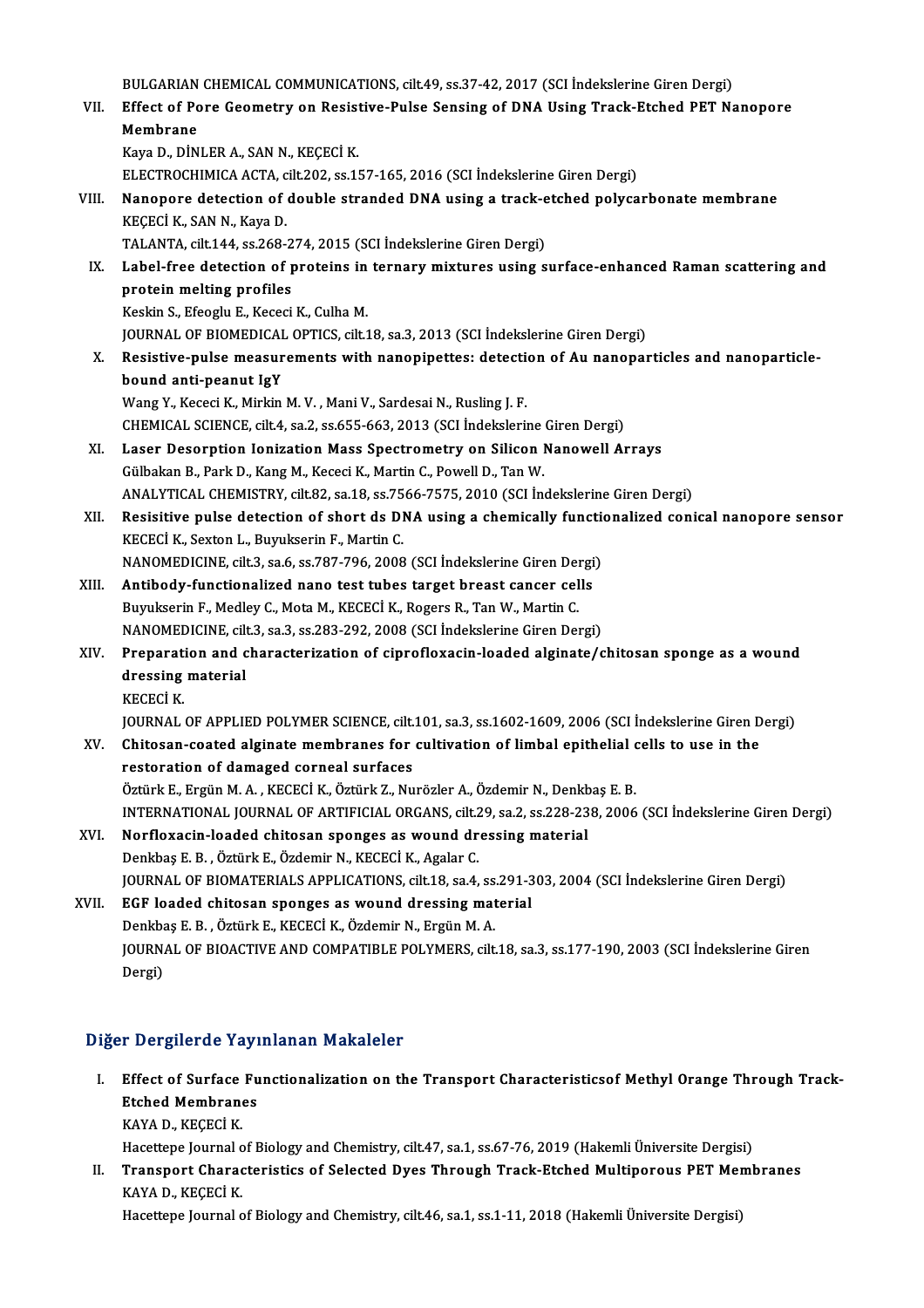- III. Isoelectric Point Determination of Proteins Using Track-Etched Single-Nanopore Membrane<br>KECECLK Isoelectri<br>KEÇECİ K.<br>Hasattana Isoelectric Point Determination of Proteins Using Track-Etched Single-Nanopore<br>KEÇECİ K.<br>Hacettepe Journal of Biology and Chemistry, cilt.44, sa.4, 2016 (Hakemli Üniversite Dergisi)<br>Haveti gerlestinen bin seglik serunu. Ağ KEÇECİ K.<br>Hacettepe Journal of Biology and Chemistry, cilt.44, sa.4, 2<br>IV. Hayati zorlaştıran bir saglik sorunu: Ağız kokuları<br>KEÇECİ K. Donlines E. B.
- Hacettepe Journal of Biol<br>Hayati zorlaştıran bir<br>KECECİ K., Denkbaş E. B.<br>Ponüler Bilim cilt 1, sc 1 Hayati zorlaştıran bir saglik sorunu: Ağız koku<br>KECECİ K., Denkbaş E. B.<br>Popüler Bilim, cilt.1, ss.1-10, 2004 (Hakemsiz Dergi)<br>Doğal genginliklerimişden, Kitin ve Kitosan KECECİ K., Denkbaş E. B.<br>Popüler Bilim, cilt.1, ss.1-10, 2004 (Hakemsiz Der<br>V. Doğal zenginliklerimizden, Kitin ve Kitosan<br>KECECİ K. Donkbaş E. B.
- Popüler Bilim, cilt.1, ss.1-<br>Doğal zenginliklerimiz<br>KECECİ K., Denkbaş E. B.<br>Standard, cilt.1, ss.1, 10, 3 Doğal zenginliklerimizden, Kitin ve Kitosar<br>KECECİ K., Denkbaş E. B.<br>Standard, cilt.1, ss.1-10, 2002 (Hakemsiz Dergi)

## standard, cht.1, ss.1-10, 2002 (Hakemsiz Dergi)<br>Hakemli Kongre / Sempozyum Bildiri Kitaplarında Yer Alan Yayınlar akemli Kongre / Sempozyum Bildiri Kitaplarında Yer Alan Y<br>I. FABRICATION AND APPLICATIONS OF NANOPOROUS MATERIALS

- I. FABRICATION AND APPLICATIONS OF NANOPOROUS MATERIALS<br>KAYA D., KEÇECİ K. 25th Congress of the Society of Chemists and Technologists of Macedonia, Ohrid, Makedonya, 19 Eylül 2018, ss.160 KAYA D., KEÇECİ K.<br>25th Congress of the Society of Chemists and Technologists of Macedonia, Ohrid, Mak<br>II. Fabrication and Transport Properties of Nanoporous Polymer Membranes<br>KAYA D. KEÇECİ K. 25th Congress of th<br>Fabrication and 1<br>KAYA D., KEÇECİ K.<br>International Euros Fabrication and Transport Properties of Nanoporous Polymer Membranes<br>KAYA D., KEÇECİ K.<br>International Eurasian Conference on Biological and Chemical Sciences, Ankara, Türkiye, 26 Nisan 2018, ss.120<br>PRERARATION AND APRI ICA KAYA D., KEÇECİ K.<br>International Eurasian Conference on Biological and Chemical Sciences, Ankara, Türkiye, 26 Nisan 2018, ss.120<br>III. PREPARATION AND APPLICATION OF TRACK-ETCHED NANOPORE MEMBRANES AND THEIR SENSOR<br>APPL International Eur<br>PREPARATION<br>APPLICATIONS<br>KAVA D. KECECI KAYA D., KEÇECİ K. 3rd International Conference on New Trends in Chemistry, Helsinki, Finlandiya, 28 Nisan 2017, ss.82-83 KAYA D., KEÇECİ K.<br>3rd International Conference on New Trends in Chemistry, Helsinki, Finlandiya, 28 Nisan 2017, ss.82-83<br>IV. Laser Desorption/Ionization Mass Spectrometry on Porous Gold Nanostructured Layers For the<br>D 3rd International Conference<br>Laser Desorption/Ioniza<br>Detection of Acrivastine<br>DEMIP A RECECLE Cülbal Detection of Acrivastine<br>DEMİR A., KECECİ K., Gülbakan B., Çelikbıçak Ö. Detection of Acrivastine<br>DEMİR A., KECECİ K., Gülbakan B., Çelikbıçak Ö.<br>12th International Nanoscience and Nanotechnology Conference, Kocaeli, Türkiye, 03 Haziran 2016, ss.265<br>Effect of Pere Coemetry on Pesistive Pulse Se DEMIR A., KECECI K., Gülbakan B., Çelikbıçak Ö.<br>12th International Nanoscience and Nanotechnology Confe<br>V. Effect of Pore Geometry on Resistive-Pulse Sensing<br>Seven S. KAVA D. KECECI K. 12th International Nanoscie<br>Effect of Pore Geometry<br>Saygı S., KAYA D., KEÇECİ K.<br>12th Nanosciones and Nano Effect of Pore Geometry on Resistive-Pulse Sensing<br>Saygı S., KAYA D., KEÇECİ K.<br>12th Nanoscience and Nanotechnology Conference (NanoTR12), İstanbul, Türkiye, 03 Haziran 2016<br>Febrisation of Track etched Nanonora(s) and Effe Saygı S., KAYA D., KEÇECİ K.<br>12th Nanoscience and Nanotechnology Conference (NanoTR12), İstanbul, Türkiye, 03 Haziran 2016<br>13. Fabrication of Track-etched Nanopore(s) and Effect of Its Geometry on Sensing Molecules (Özet<br>1 12th Nai<br><mark>Fabrica</mark><br>Kitabı)<br><sup>KAVA D</sup> Fabrication of Track-etched<br>Kitabı)<br>KAYA D., DİNLER A., KECECİ K.<br>International Bereya and Beyg Kitabı)<br>KAYA D., DİNLER A., KECECİ K.<br>International Porous and Powder Materials Symposium and Exhibition, İzmir, Türkiye, 15 Eylül 2015, ss.137<br>Febrisation of Trask Etsbed Napenene(s) and Effect of its Ceemetry en Sensing KAYA D., DİNLER A., KECECİ K.<br>International Porous and Powder Materials Symposium and Exhibition, İzmir, Türkiye, 15 Eylül 2015, ss.<br>VII. Fabrication of Track-Etched Nanopore(s) and Effect of its Geometry on Sensing Mo International Porous and Powe<br>Fabrication of Track-Etchee<br>KAYA D., DİNLER A., KEÇECİ K.<br>International Pereus and Powe VII. Fabrication of Track-Etched Nanopore(s) and Effect of its Geometry on Sensing Molecules<br>KAYA D., DINLER A., KECECI K. VIII. Preparation and Applications of Resistive-Pulse Sensors to Detect Biomolecules<br>KECECI K., KAYA D. International Porous and Powder Materials, İzmir, Türkiye, 15 Eylül 2015 10th Nanoscience and Nanotechnology Conference (NanoTR10), İstanbul, Türkiye, 17 Haziran 2014 KEÇECİ K., KAYA D.<br>10th Nanoscience and Nanotechnology Conference (NanoTR10), İstanbul, Türkiye, 17 Haziran 2014<br>IX. Fabrication and Characterization of Single Nanopore Membranes for Molecular Sensing<br>KAVA D. KECECİ K. 10th Nanoscience a<br>Fabrication and C<br>KAYA D., KEÇECİ K.<br>10th Nanosciance a KAYA D., KEÇECİ K.<br>10th Nanoscience and Nanotechnology Conference (NanoTR10), İstanbul, Türkiye, 17 Haziran 2014 KAYA D., KEÇECİ K.<br>10th Nanoscience and Nanotechnology Conference (NanoTR10), İstanbul, Türkiye, 17 Haziran 2014<br>X. Detection of Antibodies and Nanoparticles by Resistive-Pulse Measurements with Nanopipettes 10th Nanoscience and Nanotechnology Conference<br>Detection of Antibodies and Nanoparticles<br>KECECİ K., Wang Y., Mirkin M., Mani V., Rusling J. Detection of Antibodies and Nanoparticles by Resistive-Pulse Mea<br>KECECI K., Wang Y., Mirkin M., Mani V., Rusling J.<br>221st ECS Meeting, Amerika Birleşik Devletleri, 01 Mayıs 2012, ss.200-202<br>Besistive pulse sensing of short KECECİ K., Wang Y., Mirkin M., Mani V., Rusling J.<br>221st ECS Meeting, Amerika Birleşik Devletleri, 01 Mayıs 2012, ss.200-202<br>XI. Resistive-pulse sensing of short DNAs using solid state nanopore 221st ECS Meeting, Amerika Birleşik Devletleri, 01 M<br>Resistive-pulse sensing of short DNAs using s<br>KECECİ K., Mukaibo H., Sexton L., Baker L., Martin C.<br>220th ACS National Meeting & Eunesition Amerika l KECECİ K., Mukaibo H., Sexton L., Baker L., Martin C.<br>239th ACS National Meeting & Exposition, Amerika Birleşik Devletleri, 01 Mart 2010 KECECİ K., Mukaibo H., Sexton L., Baker L., Martin C.<br>239th ACS National Meeting & Exposition, Amerika Birleşik Devletleri, 01 Mart 2010<br>XII. Detecting and discriminating "short" DNAs with conically shaped single nanopore
- 239th ACS National Meeting & Exposi<br>Detectin<mark>g and discriminating "sh</mark><br>KECECİ K., Ghoi Y., Baker L., Martin C.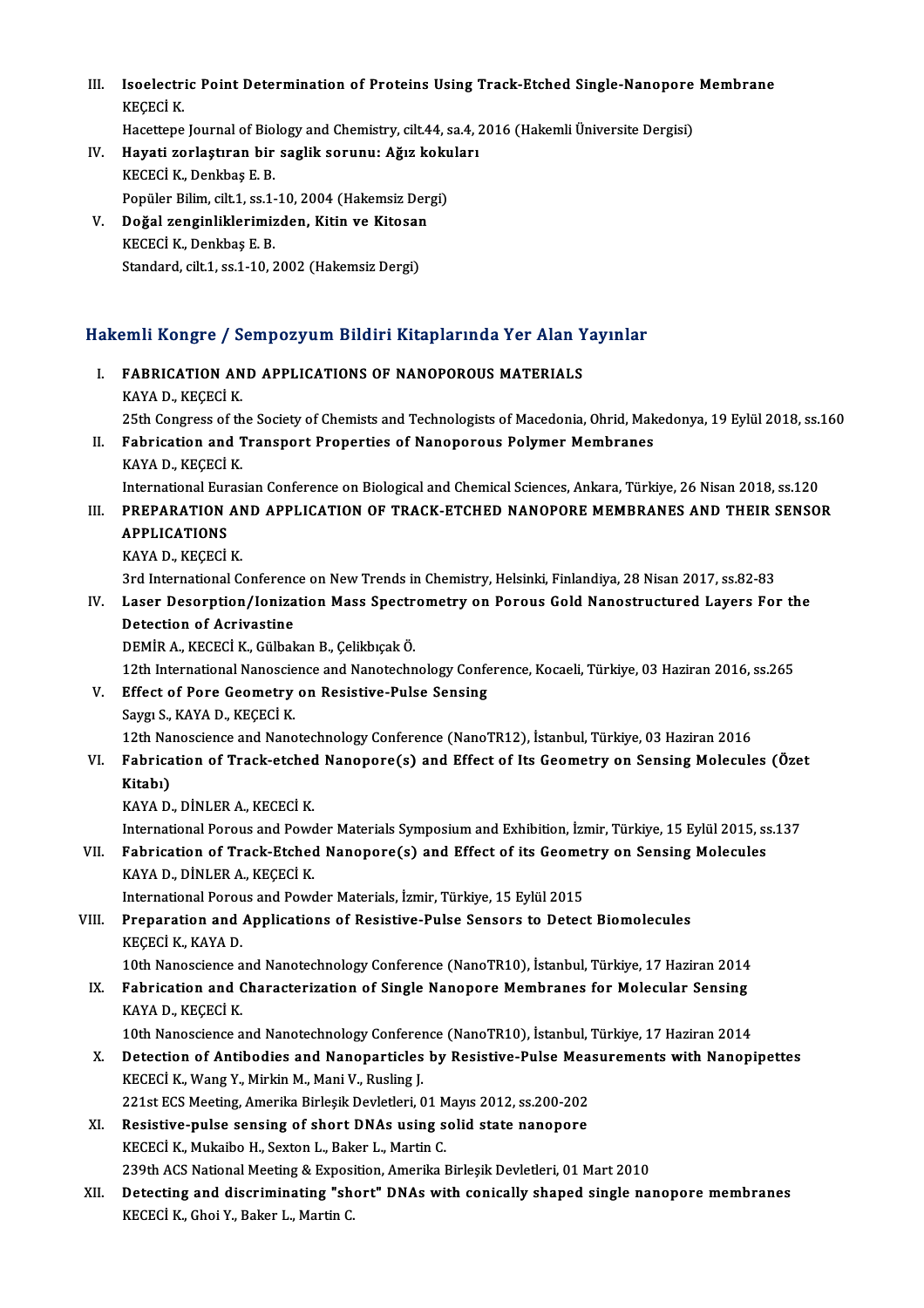#### Desteklenen Projeler

Desteklenen Projeler<br>KEÇECİ K., TÜBİTAK Projesi, Hızlı DNA Analizi İçin İz-aşındırma Yöntemi Kullanılarak Nanopor Sensor Hazırlanması ve<br>Kanakterirasyonu, 2013 - Dovam Ediyor Bebeemenen in system<br>KEÇECİ K., TÜBİTAK Projesi, Hızlı DNA Al<br>Karakterizasyonu, 2013 - Devam Ediyor<br>KAVA D. KEÇECİ K. Yükooköğretim Kuru KEÇECİ K., TÜBİTAK Projesi, Hızlı DNA Analizi İçin İz-aşındırma Yöntemi Kullanılarak Nanopor Sensor Hazırlanması<br>Karakterizasyonu, 2013 - Devam Ediyor<br>KAYA D., KEÇECİ K., Yükseköğretim Kurumları Destekli Proje, İz Aşındırı

Karakterizasyonu, 2013 - Devam Ediyor<br>KAYA D., KEÇECİ K., Yükseköğretim Kurumları Des<br>Analitlerin Taşınımının Geliştirilmesi, 2019 - 2020<br>KAYA D., KEÇECİ K., Yükseköğretim Kurumları Des KAYA D., KEÇECİ K., Yükseköğretim Kurumları Destekli Proje, İz Aşındırılmış Nanogözenekli Membranlardan<br>Analitlerin Taşınımının Geliştirilmesi, 2019 - 2020<br>KAYA D., KEÇECİ K., Yükseköğretim Kurumları Destekli Proje, Nanogö

Analitlerin Taşınımının Geliştirilmesi, 2019 - 2020<br>KAYA D., KEÇECİ K., Yükseköğretim Kurumları Destekli Proje, Nanogözenekli Malzemelerin Hazırlanması ve<br>Uygulamaları, 2018 - 2019 KAYA D., KEÇECİ K., Yükseköğretim Kurumları Destekli Proje, Nanogözenekli Malzemelerin Hazırlanması ve<br>Uygulamaları, 2018 - 2019<br>KEÇECİ K., KURT H., Yükseköğretim Kurumları Destekli Proje, Sensör Amaçlı İletken Yüzey Kaplı

Uygulamaları, 2018 - 2019<br>KEÇECİ K., KURT H., Yükseköğre<br>Karakterizasyonu, 2016 - 2019<br>CAN E. KARAQĞLU N. COSKUN KEÇECİ K., KURT H., Yükseköğretim Kurumları Destekli Proje, Sensör Amaçlı İletken Yüzey Kaplı Mikropipet Üre<br>Karakterizasyonu, 2016 - 2019<br>CAN E., KABAOĞLU N., COŞKUN F. M. , KOYTAK Z. N. , KEÇECİ K., SAĞIR F., HAZAR M. A.

Karakterizasyonu, 2016 - 2019<br>CAN E., KABAOĞLU N., COŞKUN F. M. , KOYTAK Z. N. , KEÇECİ K., SAĞIR F., HAZAR M. A. , ALTINEL D., GEREN M.,<br>KISAAYAK ÇOLLAK F., et al., Yükseköğretim Kurumları Destekli Proje, Mühendislik ve D CAN E., KABAOĞLU N., COŞKUN F. M., KOYTAK Z. N., KEÇECİ K., SAĞIR F., HAZAR M. A., ALTINEL D., GEREN M., KISAAYAK ÇOLLAK F., et al., Yükseköğretim Kurumları Destekli Proje, Mühendislik ve Doğa Bilimleri Fakültesi Lisan<br>Programları Eğitim Laboratuvarlarının Kurulması, 2017 - 2018<br>CAN E., KABAOĞLU N., KEÇECİ K., Yükseköğretim K

Programları Eğitim Laboratuvarlarının Kurulması, 2017 - 2018<br>CAN E., KABAOĞLU N., KEÇECİ K., Yükseköğretim Kurumları Destekli Proje, Mühendislik v<br>Elektrik-Elektronik Bölümü Lisans Laboratuvarlarının İhtiyaçlarının Temini, CAN E., KABAOĞLU N., KEÇECİ K., Yükseköğretim Kurumları Destekli Proje, Mühendislik ve Doğa Bilimleri Fakültes<br>Elektrik-Elektronik Bölümü Lisans Laboratuvarlarının İhtiyaçlarının Temini, 2017 - 2018<br>CAN E., AVCI S., KEÇECİ

Elektrik-Elektronik Bölümü Lisans Laboratuvarlarının İhtiyaçlarının Temini, 2017 - 2018<br>CAN E., AVCI S., KEÇECİ K., Yükseköğretim Kurumları Destekli Proje, Mühendislik ve Doğa Bilimleri Fakültesi Fizik<br>Mühendisliği Bölümü CAN E., AVCI S., KEÇECİ K., Yükseköğretim Kurumları Destekli Proje, Mühendislik ve Doğa Bilimleri Fakültesi Fizik<br>Mühendisliği Bölümü Lisans Laboratuvarlarının İhtiyaçlarının Temini, 2017 - 2018<br>CAN E., KEÇECİ K., KAZANCI

Mühendisliği Bölümü Lisans Laboratuvarlarının İhtiyaçlarının Temini, 2017 - 2018<br>CAN E., KEÇECİ K., KAZANCI M., Yükseköğretim Kurumları Destekli Proje, Mühendislik ve Doğa Bilimleri I<br>Biomedikal Mühendisliği Bölümü Eğitim CAN E., KEÇECİ K., KAZANCI M., Yükseköğretim Kurumları Destekli Proje, Mühendislik ve Doğa Bilimleri Fakültesi<br>Biomedikal Mühendisliği Bölümü Eğitim Altyapısının Oluşturulması için İhtiyaçların Temini, 2017 - 2018<br>KEÇECİ K Biomedikal Mühendisliği Bölümü Eğitim Altyapısının Oluştu<br>KEÇECİ K., Yükseköğretim Kurumları Destekli Proje, Divale<br>Membran Hazırlanması ve Karakterizasyonu, 2015 - 2017<br>KEÇECİ K. Yükseköğretim Kurumları Destekli Proje, İz

KEÇECİ K., Yükseköğretim Kurumları Destekli Proje, Divalent Metal İyonlarının Tayininde Kullanılmak İçin Gözenekli<br>Membran Hazırlanması ve Karakterizasyonu, 2015 - 2017<br>KEÇECİ K., Yükseköğretim Kurumları Destekli Proje, İz Membran Hazırlanması ve Karakterizasyonu, 2015 - 2017<br>KEÇECİ K., Yükseköğretim Kurumları Destekli Proje, İz-aşındırma yöntemi ile nanogözenek üretimi ve g<br>molekül tayinine etkisi, 2015 - 2016<br>KEÇECİ K., Yükseköğretim Kurum KEÇECİ K., Yükseköğretim Kurumları Destekli Proje, İz-aşındırma yöntemi ile nanogözenek üretimi ve geometrisinin

Nanoelektrodların Üretim Sürecinin Uluslararası Patent İncelemesi Ve Başvurusunun Yapılması, 2015 - 2016 TÜRÜTA.,AKDENİZDURANE.,ÖZKANM.A. ,SÖĞÜTS.,OKTAYA.B. ,ARAS F.,GENÇİ.,AKTAŞÖ.,GERENI.N. ,KURTH.,et Nanoelektrodların Üretim Sürecinin Uluslararası Patent İncelemesi Ve Başvurusunun Yapılması, 2015 - 201<br>TÜRÜT A., AKDENİZ DURAN E., ÖZKAN M. A. , SÖĞÜT S., OKTAY A. B. , ARAS F., GENÇ İ., AKTAŞ Ö., GEREN I. l<br>al., Yükseköğ TÜRÜT A., AKDENİZ DURAN E., ÖZKAN M. A.<br>al., Yükseköğretim Kurumları Destekli Proje,<br>Laboratuvarlarının Kurulması, 2013 - 2016<br>TÜRÜT A., BASARAN E., TÜRKAN M., KAVAS.

al., Yükseköğretim Kurumları Destekli Proje, Fen Bilimleri Enstitüsü Disiplinler Arası Lisansüstü Araştırma<br>Laboratuvarlarının Kurulması, 2013 - 2016<br>TÜRÜT A., BAŞARAN E., TÜRKAN M., KAVAS H., KURT H., DEMİR A., ŞENGEZ B., Laboratuvarlarının Kurulması, 2013 - 2016<br>TÜRÜT A., BAŞARAN E., TÜRKAN M., KAVAS H., KURT H., DEMİR A., ŞENGEZ B., SAĞIR F., KOYTAK Z. N. , KECECİ<br>Yükseköğretim Kurumları Destekli Proje, Uluslararası Yarıiletken Bilimi ve TÜRÜT A., BAŞARAN E., TÜRKAN M., KAVAS H., KURT H., DEMİR A.,<br>Yükseköğretim Kurumları Destekli Proje, Uluslararası Yarıiletken B<br>Semiconductor Science and Technology Conference), 2013 - 2014<br>KECECİ K. GÖPÜP M. TÜPÜT A. Vük Yükseköğretim Kurumları Destekli Proje, Uluslararası Yarıiletken Bilimi ve Teknoloji Konferansı (International<br>Semiconductor Science and Technology Conference), 2013 - 2014<br>KEÇECİ K., GÖRÜR M., TÜRÜT A., Yükseköğretim Kuru

Semiconductor Science and Technology Conference), 20<br>KEÇECİ K., GÖRÜR M., TÜRÜT A., Yükseköğretim Kuruml:<br>elektrot üretimi ve iletken polimer sentezi, 2013 - 2014

# elektrot ureumi ve lielken polimer sentezi, 2013 - 2014<br>Bilimsel Kuruluşlardaki Üyelikler / Görevler

Bilimsel Kuruluşlardaki Üyelikler / Gör<br>Electrochemical Society, Üye, 2010 - Devam Ediyor<br>American Chamical Society, Üye, 2008, Devam Ediy Barringer Fran analysis atari Uyerinica 7 abres<br>Electrochemical Society, Üye, 2010 - Devam Ediyor<br>American Chemical Society, Üye, 2008 - Devam Ediyor Electrochemical Society, Üye, 2010 - Devam Ediyor<br>American Chemical Society, Üye, 2008 - Devam Ediyor<br>Controlled Release Soceity, Üye, 2003 - Devam Ediyor

# controlled Release Socelty,<br>Bilimsel Hakemlikler

**Bilimsel Hakemlikler<br>TÜBİTAK Projesi, Mart 2014<br>TÜBİTAK Projesi, Subat 2014** TÜBİTAK Projesi, Mart 2014<br>TÜBİTAK Projesi, Şubat 2014 Journal of Nanotechnology, Diğer İndekslerce Taranan Dergi, Şubat 2012